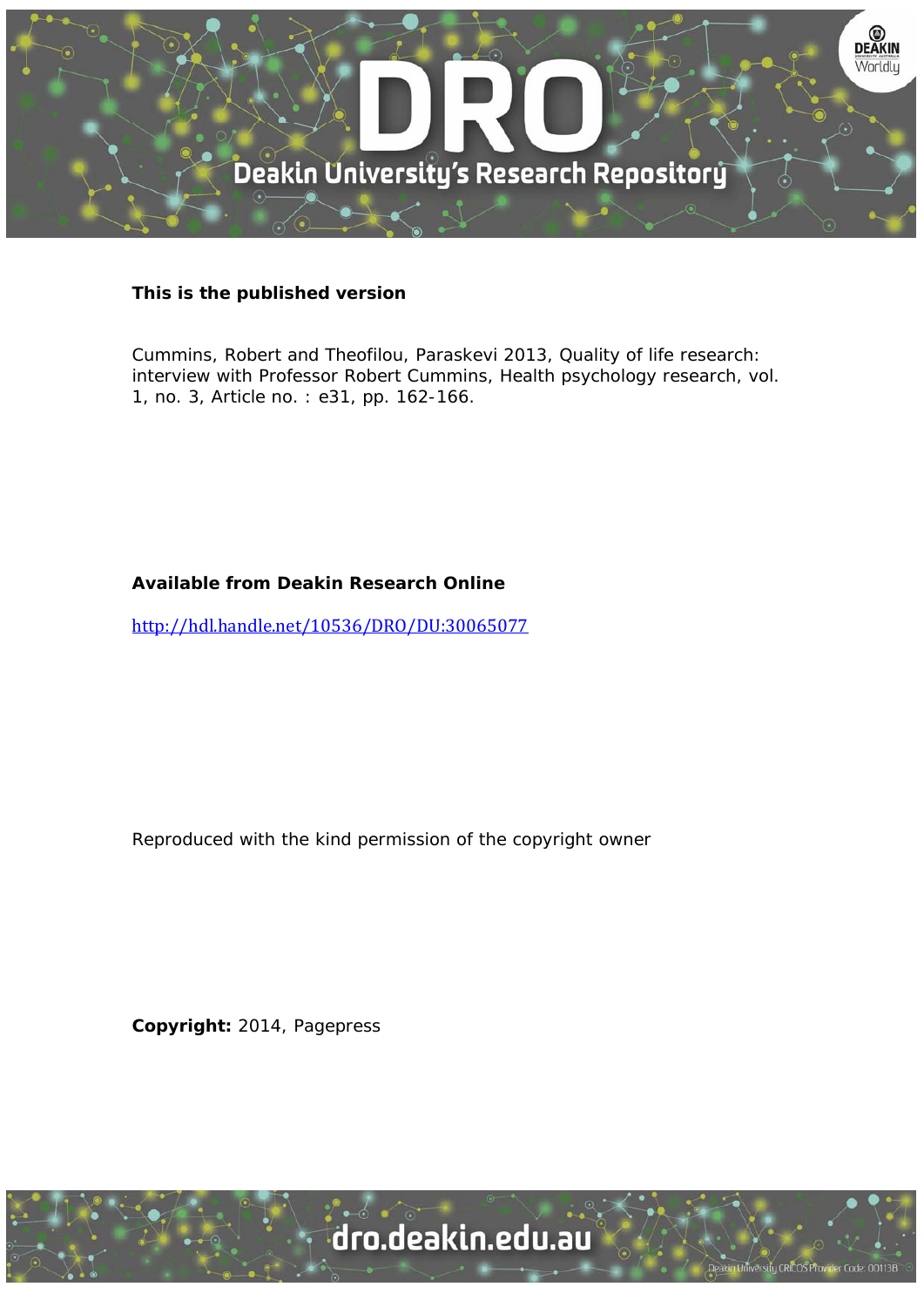

## **Robert Cummins,1 Paraskevi Theofilou2 1School of Psychology, Deakin University, Melbourne, Australia; 2Sotiria Hospital for Thoracic Diseases Athens Greece**

Health-related quality of life (HRQOL) is a fundamental concept in the field of clinical medicine and has been studied during the last years by psychologists, sociologists, economists and managers. The concept of HRQOL includes those aspects of overall QOL that can be indicated to have an impact on patients' health, either physical or psychological. Concerning the individuals, this incorporates physical and mental health cognitions, including sociodemographic factors, sexual functioning, fatigue, sleep disorders and functional status.

One of the most eminent experts in the world in the field of QOL is Prof. Robert Cummins [Professor of Psychology at Deakin University in Australia (School of Psychology, Deakin University, 221 Burwood Highway, Victoria 3125 Melbourne, Australia. E-mail: robert.cummins@deakin.edu.au)] who kindly accepted to answer our questions in the context of this special edition.

## **Question n. 1**

Professor Cummins, your work in the past decades has made outstanding contributions to the literature in psychology covering a variety of topics related to quality of life, subjective well-being, happiness and satisfaction. What would you say are the common threads within your research, the core questions you have been preoccupied with, and how did your interest in all these topics evolve?

#### **Answer**

My interest in the whole area of quality of life (QOL) happened without any planning on my part.

Almost 25 years ago now, I was working in a small teaching college in the area of disability, when a colleague with an office next to mine casually asked if I might be interested in some collaborative research. He described it as being in the area of QOL, working with a couple of researchers from Melbourne University. I reflexively said *yes*!, and so my life was changed forever.

Immediately following my impulsive decision I reflected that I had no idea what research into QOL involved. Neither did I realize at the time that I had elected to join two of the most outstanding researchers of their time in the area of subjective wellbeing (SWB).

Alex Wearing and Bruce Headey were the first researchers to publish results from a longitudinal study showing that SWB was not only surprisingly stable but that, after it was changed by some major life event, over time it tended to return to its earlier level. Their *equilibrium model* greatly influenced my thinking and led me to the idea of homeostasis theory, which I have been developing ever since.

As soon as I started to comprehend the breadth of literature that contributed to QOL research I was hooked. It not only involves many of the central constructs in psychology, such as affect theory, cognition and personality, but also seemed to have a compelling existential element. Life quality just has to be a prime concern for both individuals and nations. So, having found my mission, and with such a disparate and complex literature at my disposal, I saw the whole field as a jigsaw waiting to be assembled. Some of the pieces were already known, but not nearly enough to create a coherent picture depicting life quality. And so it was that this wonderful, endless puzzle took over my academic life. From the many of the control one is the commentation of the many of the parameteristic point of the many of the many of the many of the many of the many of the many of the many of the many of the same of the proof. Robert

My approach to understanding QOL was heavily influenced by basic training in psychology and physiology, with my PhD gained by studying neurological plasticity in rats. This background gave me a very reductionist approach to science, which caused much concern as I read into the SWB literature.

Two features were evident. One was that there seemed to be no empirical reference points for SWB results, and the other was complete anarchy in the area of nomenclature. I will come to this latter problem later, but let me continue here with the issue of numbers.

In physiology the data have instant and unequivocal meaning. Core body temperature should be in the rage of 36.0-37.5°C, and if it is above or below that range the result signals pathology. In SWB an average satisfaction score of 17/25 has no interpretative meaning other than it is lower than a score of 20/25. I wanted to change this situation, but did not know how. So, I started to play with the most reliable data I could find in the literature, which were the mean scores from population samples. I started by creating a simple formula which converted the result from any response scale onto a standard 0-100 range. I called this new metric *percentage of scale maximum*, now referred to as *points*. Then, armed with my new device, I started converting my collection of population SWB mean scores.

Correspondence: Paraskevi Theofilou, Sotiria Hospital for Thoracic Diseases Athens, Greece. Tel. +30.697.744.1502, +30.210.622.1435 Fax +30.210.622.1435 E-mail: theofi@otenet.gr, paraskevi.theofilou@ gmail.com

press

Received for publication: 7 April 2013 Accepted for publication: 6 May 2013

This work is licensed under a Creative Commons Attribution NonCommercial 3.0 License (CC BY-NC 3.0).

*©Copyright R. Cummin and P. Theofilou, 2013 Licensee PAGEPress, Italy Health Psychology Research 2013; 1:e31 doi:10.4082/hpr.2013.e31*

I have a vivid memory of my eureka moment. I had noticed considerable consistency in the numbers my formula was producing. Despite different kinds of measurement scales and different countries, the mean values tended to lie between 70 and 80 points. I resolved to myself that, if the next conversion from the next randomly-chosen paper also lay within this range, I would have discovered some kind of a standard. As I opened my eyes after pressing the compute button, the value was 76.5 and I screamed. Not only that, I leapt to my feet. Poor judgment.

It was summer in Melbourne and I was home alone with Puddykins, my cat, who had assumed her customary sleeping position on my lap when I was working. Due to the heat, I was wearing only underpants with a thin cotton cloth across my lap to accommodate the sleeping cat. My scream energized her escape response while my sudden verticality left her suspended in space. So with feline-turbocharged reflexes, she arrested her descent by applying all 20 claws into the only available surface – me. Another scream, this time coupled with invective. So intense was this commotion that my neighbor, on the other side of the thin terrace house wall, subsequently knocked on my front door to check if I was OK. My explanation was less than adequate.

# **Question n. 2**

In 2000, you founded the Australian Centre on Quality of Life as a virtual centre within Deakin University. Please, give us more information about the scope of the Centre and how this foundation is associated with your scientific work.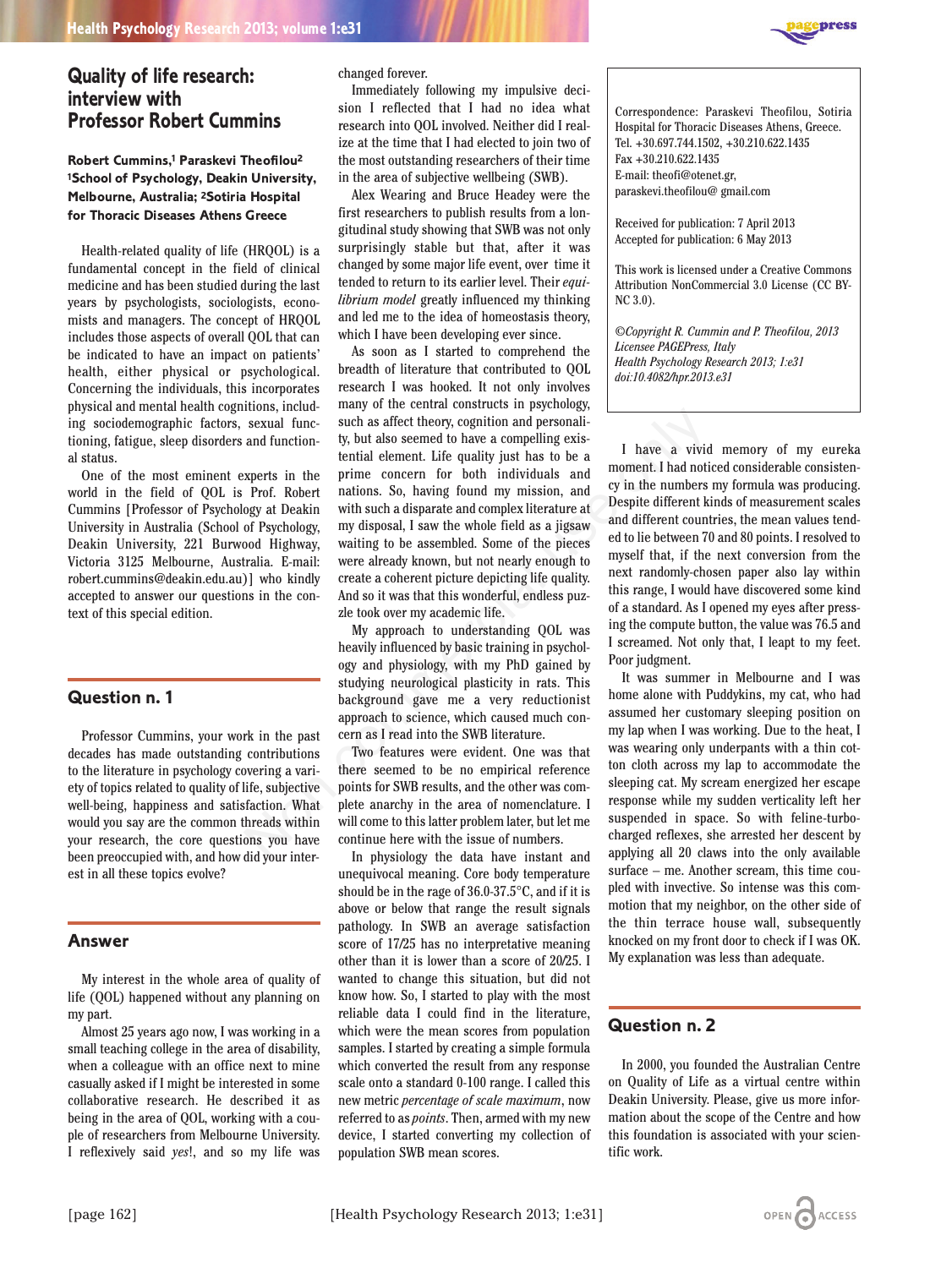

## **Answer**

The Centre was devised with two aims in mind. The first was to generate a focus for QOL research within Deakin. This aim has been met, with the Centre now in its 13th year of operation. We run a journal club for our students and a monthly newsletter. The main attraction of this publication is that it contains new QOL references gleaned from Current Contents. It is also received by the 450 people external to Deakin who are ACQOL members.

The second aim was to create a web-base for the distribution of research information to assist students and researchers. This aspect has been highly successful. If the search term *quality of life* is typed into Google, it recognizes over 1000 million pages. The site listed on the first page after Wikipedia is the ACQOL. The reason is its popularity. Last year the ACQOL received over 1.6 million hits, which is remarkable for a site that could only be attractive to people with a research interest. The most-used resources are the Bibliography, which lists most ISI identified references over the past 20 years, and the Instruments page, which provides a brief description of some 1200 instruments purporting to measure QOL in some form or other.

But perhaps the activity of the centre of which I am most proud is hosting the International Wellbeing Group. Since the Group was conceived by my myself and Dr Anna Lau, in November 2001, the membership has been slowly assembling. The aim of this collaborative network is to develop the Personal Wellbeing Index (PWI) as a cross-culturally valid measure of population subjective wellbeing (SWB). As of April 2013, the Group involves over 140 researchers from more than 50 countries and provinces.

The Group comprises three types of members. There are Primary Researchers who have the aim of generating normative population data in their own country. There are Project Researchers, who are using the scale for some specific purpose. And there are expert Discussants, who share all correspondence and also advise on continued development of the PWI instrument. This process of controlled evolution is central to the Group's activity and the 5th edition of the PWI manual is currently being assembled.

At this stage the PWI has been translated into over 20 languages and seems to perform in a fairly consistent manner within different cultural settings. Over 140 publications using the PWI have been produced by members and these have contributed much understanding to how the scale behaves. We always run a symposium on the PWI at the International Society for Quality of Life Studies international conference.

OPEN CACCESS

# **Question n. 3**

What projects have you been involved with in the past and what kinds of findings have you had?

## **Answer**

My first exposure to research was as an undergraduate in the department of physiology at the University of Queensland. While doing my BSc in the late 1960s, I joined the lab of Professor Otto Budtz-Olsen and immediately collaborated with an outstanding student, Roger Walsh, who was simultaneously enrolled in medicine and a PhD. *Budtz*, as he was called, gave us the run of the lab and the hot neurological news at the time was the biological transfer of memory. So we tried to replicate published studies which involved training rats to avoid a dark box, then extracting a certain type of protein from their brains, and injecting this extract into naïve rats. It did not work and the line of research was subsequently shown to be invalid, but it was great fun and hooked me into the research process.

Our next efforts were directed at another topical research area known as *environmental stimulation*. A substantial literature was developing at that time showing that lab rats living in an *enriched environment* developed bigger brains than rats living in regular cages. At this time I was doing my Masters degree and Roger was an intern. We replicated and extended previous findings and our papers were published in *Science, Nature*, and various neurological journals. We also wrote a review of the *Open-Field test*, used to determine the exploratory behavior of rats. This was published in the *Psychological Bulletin* in 1975 and remains my most successful paper, with over 750 ISI citations to date. Like the control in the membership<br>in medicine and a PhD. *Budta*, as he was publications on<br>the in medicine and a PhD. *Budta*, as he was publications on<br>tion hits, which is called, gave us the run of the lab and the hot

> Then our paths separated, Roger to undertake post-doctoral training in the USA and I to start a PhD at the University of Western Australia.

> For my degree I continued our research on environmental enrichment, only to show that the paradigm was false. The effect being studied was actually environmental deprivation, caused by the un-stimulating environment of the normal rat cage, which caused rat brains to under-develop. This was hardly interesting and the research area subsequently faded away. I then graduated and took up a new position as Senior Lecturer in Burwood State College in Melbourne.

> Burwood was a teacher training college with no research facilities, so I had to drastically

change my research direction. I was employed within the Institute of Special Education to supply neurological expertise and raise the research profile. This was another formative phase in my education since, on entering this employment, I had almost no specific knowledge of disability. But my new colleagues were collegial and I soon found myself immersed in new experiences that considerable broadened my narrow ivory-tower horizons.

One of these was a personally-guided tour through one of the institutions for people with an intellectual disability. Many sights and impressions from that day stay with me, but the most vivid is walking into an all-female ward at *potty-time*. Some 40 or so middle-age women sitting on tin potties to perform their ablutions. The regimented and de-personalizing lives of these people could not have been more vividly demonstrated. My research and publications over the next decade had a focus on intellectual disability.

## **Question n. 4**

What are you working on at the moment?

### **Answer**

In the introduction to this interview I recounted my delight at discovering a predictable metric for subjective wellbeing (SWB), in that population means score from Western nations could be reliably placed within a range of 70 to 80 points on a 0-100 point scale. This finding has been a consistent feature of my research ever since. Once I had a solid empirical base to work from, numerous projects were created.

One of the first was to investigate levels of SWB for people with an intellectual disability, and for this purpose I had to develop a new scale. While a couple of *wellbeing* scales already existed, they did not have parallel versions for general population samples and so were in danger of setting the bar for normal wellbeing lower than would be more generally accepted. So, I set about creating a scale that had parallel versions for regular adults and people with an intellectual disability, both of which should be referenced to the normal 70- 80 point range. The first version of this scale was called the Comprehensive Quality of Life Scale and, over a period of some six years it went through five editions. I then came to realize it contained some worthy and some unworthy features, and so in 1997 I created a new scale that retained just the desirable features of the original. This new scale is called the Personal Wellbeing Index (PWI) and, some 16 years on, I am overseeing the production of its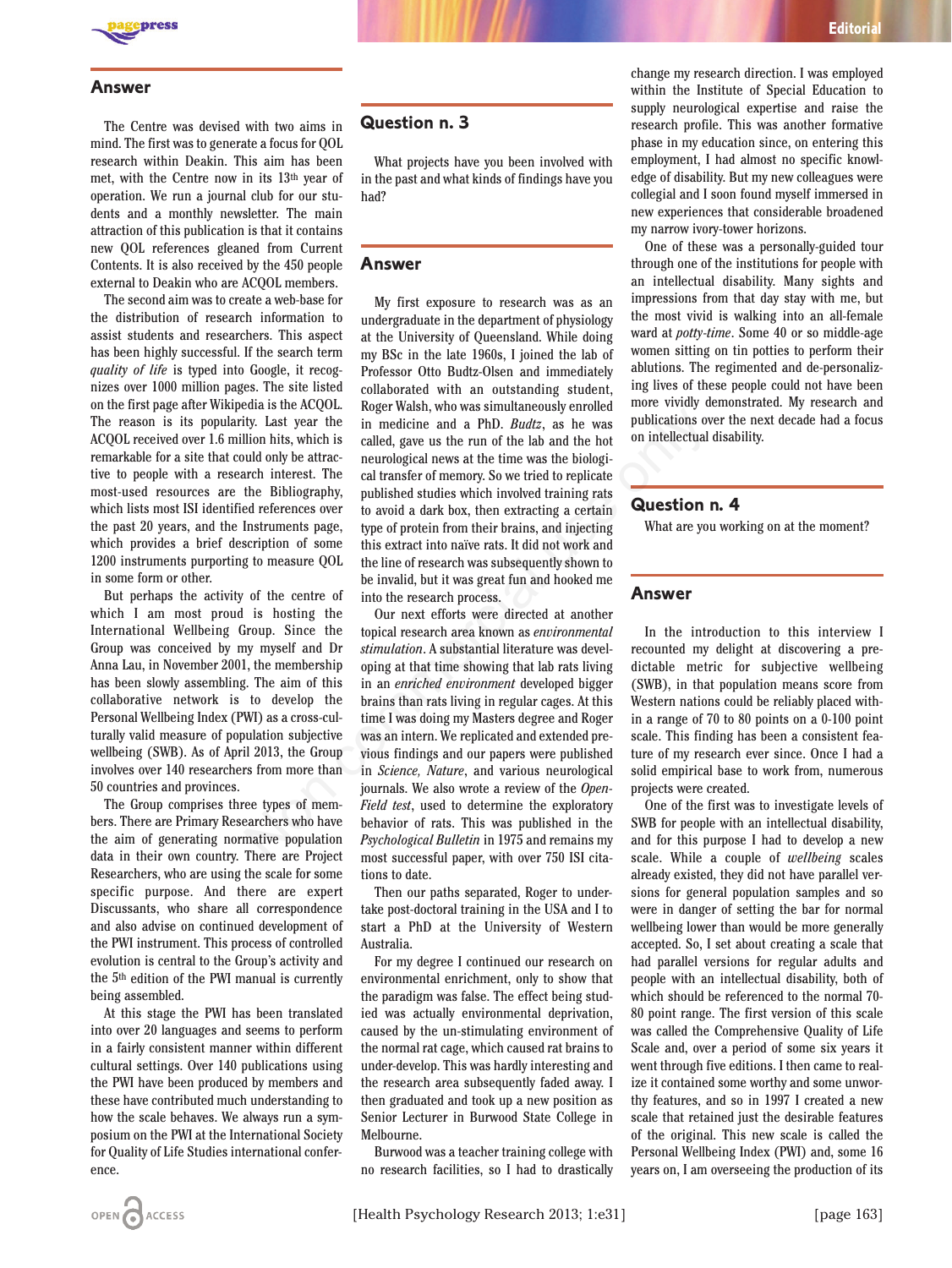

fifth edition under the auspices of the International Wellbeing Group.

The PWI forms the centre-piece for our major project, now underway for 13 years. In 2000 we linked with our continuing industry partner to create the Australian Unity Wellbeing Index. Our aim was to use the PWI to monitor SWB in Australia and we are about to run our 29th survey. Each involves 2,000 people, with a new sample each time, drawn proportional to the geographic distribution of the population. All data and reports on each survey are available for download from the Australian Centre on Quality of Life website. This project has allowed us to generate normative data for the population as well as demographic subgroups, which is crucial for one of our aims, to identify sectors of the population which evidence abnormally low or high SWB. Some of these are surprising, such as the low SWB of men living alone and the high SWB of widows.

The other main arm of my research involves finding a theoretical explanation for the SWB stability. In my original 1995 paper describing the stability evidenced by the 70-80 point range I wrote *One explanation for this result could be the existence of a psychological, homeostatic mechanism that maintains an average level of life satisfaction at around [75 points*]. *This would be a highly adaptive device on a population basis ensuring that, under relatively stable but diverse living conditions, most people feel satisfied with their lives, thereby conferring a non-zero-sum benefit on the population as a whole*. And so it was that my training in biology provided a key to understanding SWB stability. A homeostatic management system seemed a logical device to propose, even though nothing like it currently existed in the discipline of psychology.

Now, almost 20 years later, many papers have been written describing how such a homeostatic system might operate. I have found that the simple logic for the existence of such a system has had appeal for students undertaking post-graduate studies under my supervision, and especially my exhortation for them to find out why the idea of homeostatic control is wrong. As I explain, we want to be the first to know, so we can also be the first to stage a dignified retraction. But this has not happened. Instead, the predictions of homeostasis theory have been generally upheld by data and several new insights have resulted from discovered anomalies.

Most recently we have a paper in press that claims we have demonstrated the existence of set-points for SWB. So the jigsaw of the explanatory framework we create, to account for SWB homeostasis, is continuing to develop. In part these changes are driven by new data and in part to incorporate new understandings. It is a total academic adventure.

## **Question n. 5**

How do you see the relationship between theory and practice for a psychologist as well as in your own work?

#### **Answer**

The motivation for my total immersion in this line of research comes from being inquisitive, not from wanting to be practical. However, as luck would have it, in this area of research, theory directly assists practice by offering understanding. A couple of examples will illustrate my claim.

Perhaps the most obvious is the development of the Personal Wellbeing Index (PWI). There really is no comparable scale in terms of the theoretical grounding for its construction and its parsimony in measuring subjective wellbeing (SWB) through the minimum set of life domains which can be used to yield a diagnostic profile. It also ticks the boxes in terms of psychometric performance. So these characteristics make it an attractive and practical scale. But the additional benefit of the PWI for applied use comes from knowledge concerning normal ranges, derived from our Australian Unity Wellbeing Index project (see above). From these data we have constructed normal values for both individuals and common demographic groups in Australia. This means that the PWI can be used as an effective screening device for depression. Some clinics in Melbourne give their waiting patients the PWI to complete, which takes about 30 seconds, and this is used by the clinician as a quick diagnostic profile. WB of widows. There really is no comparable scale in terms of extremely interesting<br>and in terms of extremely interesting the theoretical grounding for its construction being (SWB) resear<br>per describing wellbeing (SWB) th

The other major practical use comes from applying homeostatic principles. Consider the analogy with body temperature. People can experience a wide range of ambient air temperature, yet retain a constant core body temperature. Similarly, people can experience a range of challenges resulting in measurable levels of stress, anxiety or depression using standard instruments, yet retain normal levels of SWB. In other words, the relationship between these measures of psychopathology and SWB is non-linear, provided that SWB remains under homeostatic control. Moreover, the point at which homeostatic control is lost reflects the balance between the strength of challenge and the strength of the defensive resources.

This understanding, of non-linearity, is crucial to the valid interpretation of output from standard scales of psychopathology. It means that, of themselves, such scales are inaccurate measures of psychopathology. Someone with low personal resources may suffer homeostatic

defeat with a stress score of 2/10, while a busy executive with ample resources may have normal-range SWB with a stress level of 6/10. This issue is elaborated in the next section.

#### **Question n. 6**

Our special edition is on the topic of *Pain and quality of life in chronic disease*. How do you think can psychological research contribute to solving patients' health - related quality of life problems?

#### **Answer**

Pain resulting from tissue damage is an extremely interesting topic for subjective wellbeing (SWB) researchers. It is also somewhat difficult to research. Let me first say why it is interesting.

The evolution of pain has ensured that, once initiated, pain remains maximally effective over time until the damaged tissue has healed. This is achieved through minimal adaptation to the pain sensation and also by demanding maximal attention. In this aspect, pain differs hugely from the positive feelings of pleasure, to which we adapt disappointingly fast. It also differs from other measures of pathology which can be offset by resources. Executive stress has already been mentioned in this regard, where a CEO may report very high stress due to the demands they must meet, but little distress. Their high command of resources, coupled with personal expertise and high regard from their employees, make their circumstances engaging and pleasurable.

Pain, on the other hand, is designed to be un-fun. It is the signal that some component of the body is damaged and needs attention or protection while it mends. Thus, pain tends to dominate consciousness.

Because of these characteristics, pain has a powerful ability to defeat SWB homeostasis. This can be demonstrated by studying the level of pain, on the 0-10 response scale, that signals the defeat homeostatic control and which therefore takes SWB below its normal range. This tends to happen at a pain rating of 3. In comparison, stress ratings need to be 5-6 before they produce this result, while other more benign sources of negative affect, such as dark thoughts about politicians, do not normally have the power to defeat homeostasis. In summary, of all the individual feelings that we have investigated as a threat to SWB homeostasis, pain is the most powerful

However, the relationship between pain and SWB is also difficult to research with understanding. When other sources of influence are

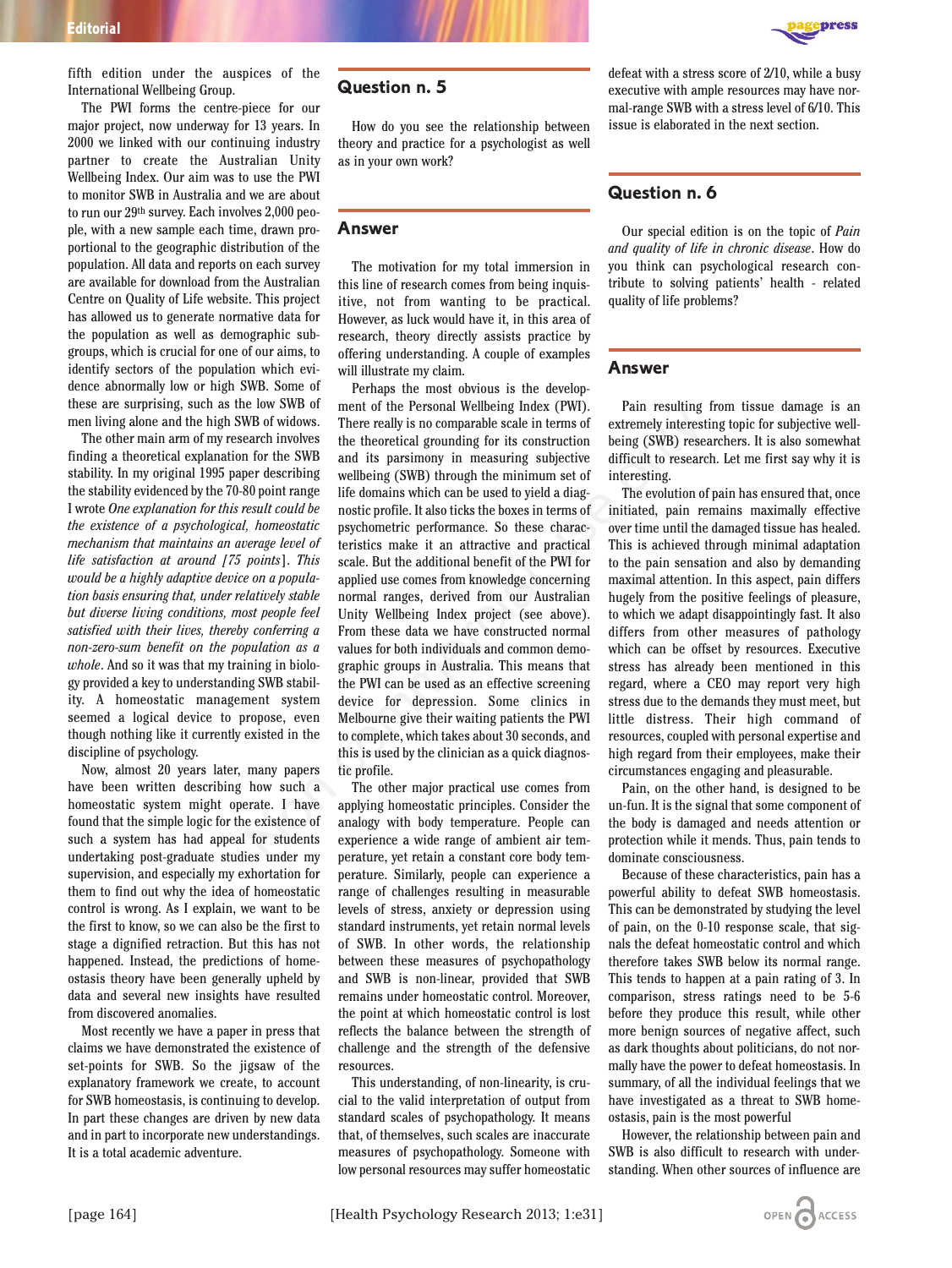

investigated, such as income level or stress, we assume their relationship with SWB conforms to homeostatic principles. Pain, however, is different due to its strong association with psychotropic drugs.

The reason for this problem is that psychotropic drugs effect more than just the physiology of pain transmission. Moreover, the extent to which these drugs influence the perception of SWB independently of pain is not known. Thus, a drug that produces a one unit decrease in SWB might have this effect by directly attenuating the neurological transmission of pain. It might also be acting on the systems responsible for generating the perception of SWB. As a result of these interactions, interpreting the mechanism of changed SWB scores is most uncertain. Importantly, the pain-SWB relationship may not conform to homeostatic principles.

# **Question n. 7**

Going to a defining characteristic of HPR, we are focused on promoting the work of graduate students and early career researchers, helping them communicate their research and become accustomed to the system of peerreview and academic publishing. You have been extremely successful in both developing a publication record and becoming established in your field of research. Your work has been awarded on different occasions by the Victorian Department of Human Services, the Australian Research Council College of Experts and more recently you received the Distinguished Quality of Life Researcher Award from the International Society for Quality of Life Studies. What would be your advice for young and developing scholars on how to succeed in today's academic and professional world and make an impact from early on through their psychological research?

#### **Answer**

The university environment encountered by today's young academics is vastly different from the one I experienced 45 years ago. The world I entered as a tutor at the University of Queensland, and then as a lecturer at the University of Western Australia, was similar to one another and quite benign. In both places I had a light teaching load, contact with students was restricted to lectures and tutorials/laboratories, administrative duties were dealt with by office staff, and I could afford the luxury of thoughtful teaching preparation combined with plenty of time for research. Because there was no internet, the only contact with colleagues beyond the university was by postal mail, so the pace of life was slow. Staff from each department gathered at 1030 for morning tea, and at lunch time people recreated, which for me meant playing chess or go for an hour.

The contemporary contrast is stark. Universities have become large competing businesses, with all that entails. Young staff are beset with strong demands at every level of their job; a transformation which has occurred within professional work environments generally. Employees can find many sources of advice on how to manage a busy professional life. But this is just the mechanics. What causes some research-oriented academics to thrive in this environment is, I suggest, a high level of curiosity-driven motivation and a fearless need to broadcast their ideas, even when these run counter to the received wisdom from famous researchers. Happily, these two aspects of university life have remained intact through the institutional transformations. Let me explain.

I was a seriously bad student. I only just made the grade required to enter university and then consistently either failed courses or squeaked through with bare pass grades. It was the 1960s and I was having too much fun. Needless to say my sources of financial support quickly evaporated and so, for the many years it took me to gain an undergraduate qualification, I supported myself as a taxi driver. This is piecework, where the driver's earnings are a proportion of the money taken as fares. The hunt for fares between drivers is also very competitive and stressful, which is one reason the industry has such high employee turnover. Fortunately for me, the timing of my burn-out as a driver coincided with finally getting my B.Sc., and then everything changed. Thanks to my work with Roger Walsh (see above), Prof Budtz accepted me as a Masters research student and I got my first academic job as a halftime demonstrator (hands-on tutor) in the department of physiology. and the studies are interestinged in the studies and the product of the properties are applainted in the product in the mean of the studies of the studies of the studies of the studies of the studies of the studies of the

I remember walking on air as I realized I no longer had to drive taxis. I could (just) live on my meager salary. With amazement I contemplated the almost complete disconnect between what I was required to do and the wage I was paid. Outside the few hours I was required to teach students, I got paid no matter how I spent my time and even during nonteaching periods. This sense of wonderment has remained with me ever since. As one important consequence, in my 70 to 80 hour working-week the distinction between a job and a hobby is entirely blurred. I never think in terms of my hourly pay; money just happens. My job motivation is curiosity and therefore intrinsic, which, incidentally, is good for SWB.

The second motivational feature that remains is the autonomy and academic freedom. Other than set times for meetings and lectures, little attention is paid to my physical location or what I am doing. It was this autonomy that turned me from a highly marginal undergraduate to a successful post-graduate, and later academic. I had the freedom to follow my ideas, to share information freely with fellow academics from other universities, to publish strong critiques of unworthy ideas, and speak my mind to the press. As long as I have had the scientific evidence for my sometimes heretical views, I have never felt inhibited from disseminating my ideas and nor have I ever sought the permission of my managers to do so. For me, this has, and remains, a second strong motivator within my job and constitutes the essence of academic freedom.

#### **Question n. 8**

Finally, what do you think is the role of psychology in the contemporary world? What is/are the main contribution(s) it made or has to make in the coming future to strengthen its role as one of the most dynamic and important fields of scientific inquiry?

#### **Answer**

Psychology is a strong academic discipline. A big part of its strength comes from pride in being a science, and requiring applied psychological practice to be based on reasonable scientific evidence. Underpinning this tradition is the teaching of research methodology and statistics throughout the six years of training now required in Australia to qualify as a practitioner. This aspect of the curriculum not only provides graduate students with a sophisticated knowledge of statistics but also ensures that practitioners can read research papers with critical appraisal. But this strength as a discipline is poorly reflected by its influence on public policy.

Two other disciplines overshadow psychology in this regard. In terms of professional healing practice, medicine dominates. While within the past decade, practicing psychologists have gained access to fee rebates under the government funded Medicare universal health coverage, patients must still get a referral from a medical practitioner. Thus, medicine is the gate-keeper for clinical psychological practice. The other dominating profession is economics, which wields the political power. Politics is largely driven by matters fiscal and so the most influential political advisors are often people with training in economics. In comparison with these two disciplines, psychology is a minor player in matters of public policy. In my view, this is likely to change and I propose two